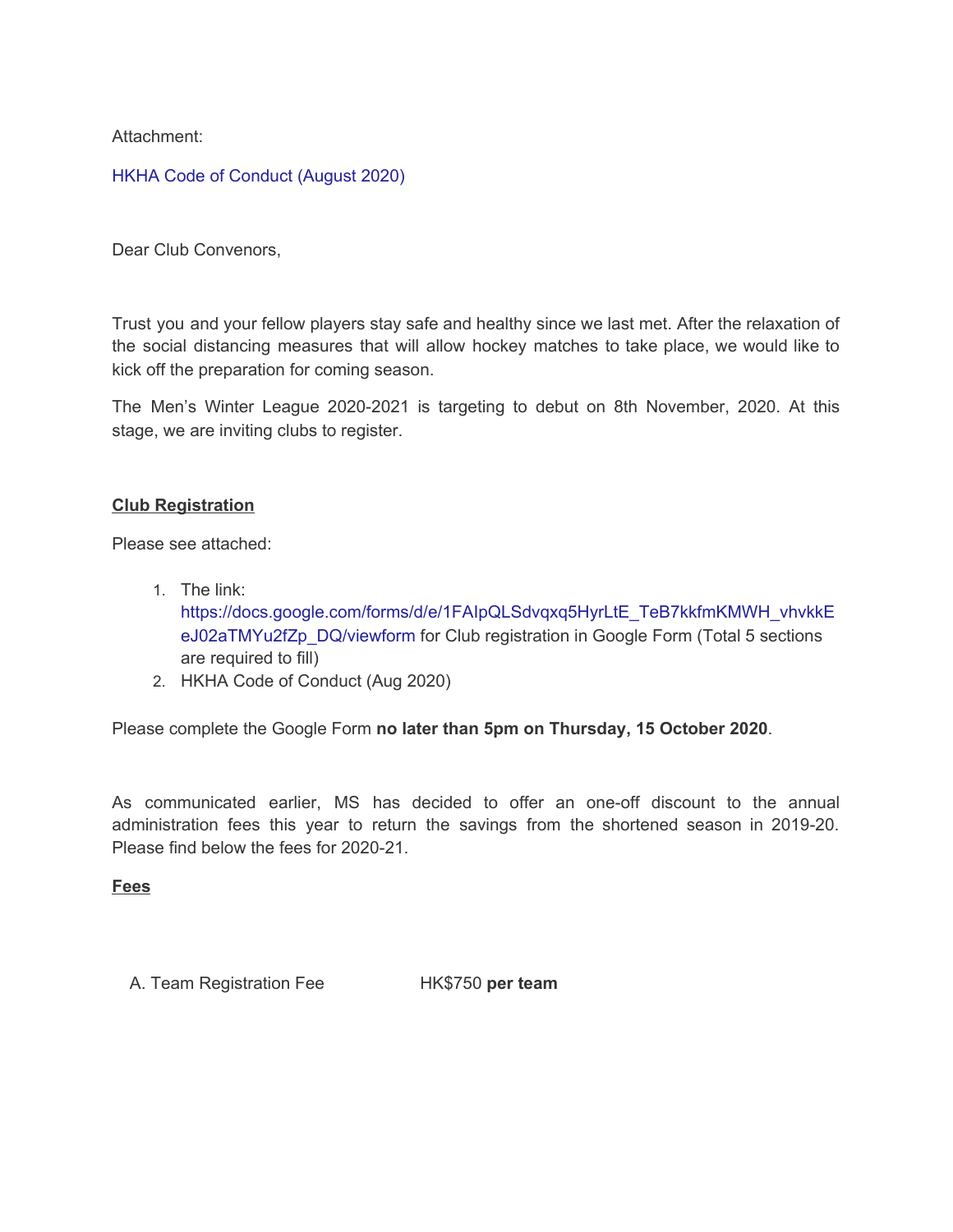B. i) Annual Affiliation Fee:

HK\$750 **per club**

ii) Annual Administration

Fee:

HK\$12,250 per team for Premier

HK\$9,150 per team for 1st Divisions

HK\$7,250 per team for 2nd and 3rd Divisions

HK\$6,250 per team for 4th, 5th and 6th Divisions

## **Payment Timing**

Due to the ongoing uncertainty regarding the timely completion of the winter league due to COVID-19, clubs will be allowed to make team fee payments by 2 instalments as described below.

**1 st Instalment (non-refundable)** – To be paid on or before 5pm on Thursday, 15 October 2020

This will be comprised of:

A.100% of League Fee (Team Registration Fee)

B. Administration Fees

- i. 100% of Club Affiliation Fee
- ii. 50% of Administration Fee

\*Please settle **(A)** and **(B)** payment **SEPARATELY** due to LCSD requirements.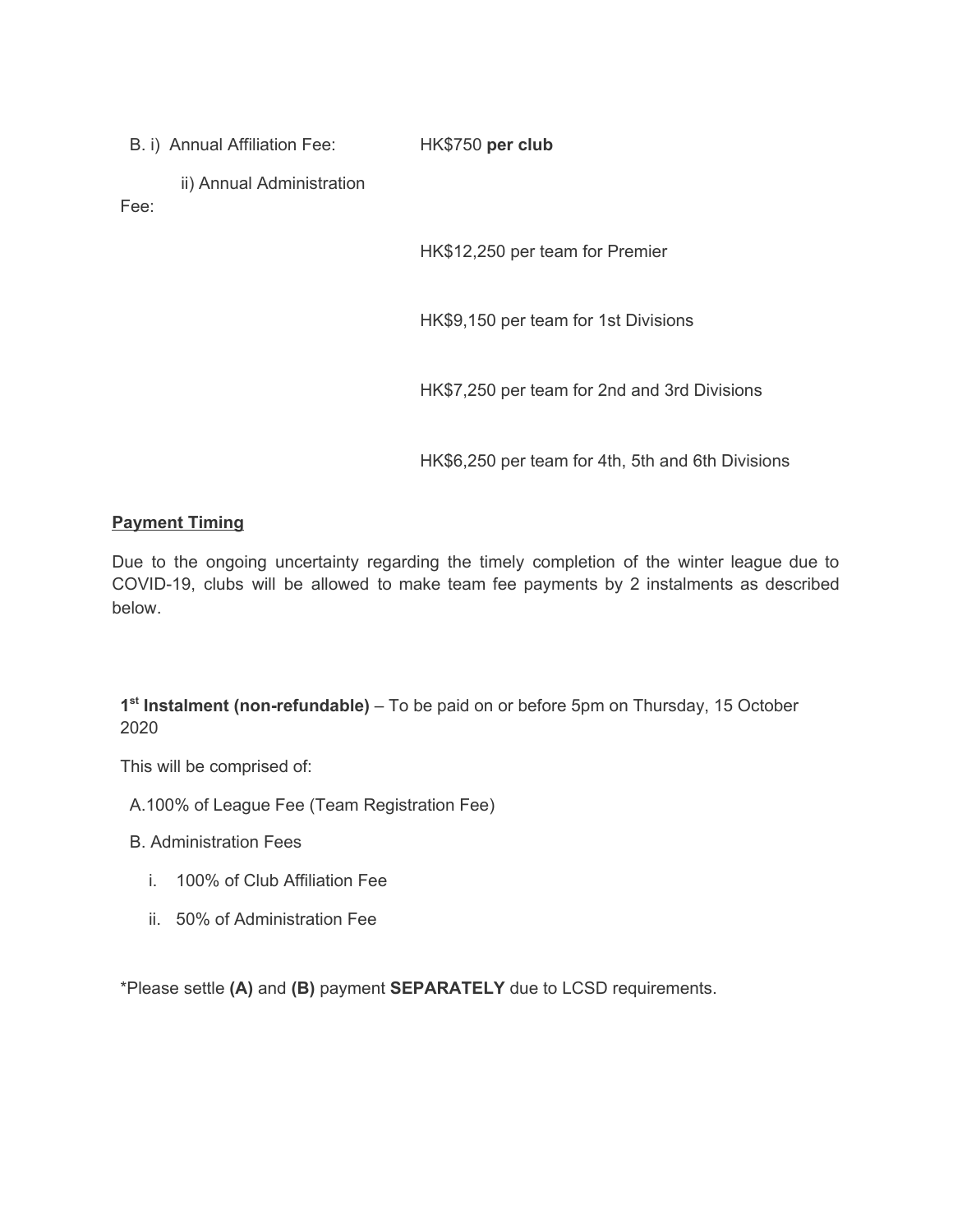**2 nd Instalment** – To be paid on or before 5pm on Friday, 8 January 2021

This will be comprised of:

50% of Administration Fee

### **Example on Calculating the Total Fees**

If there are 2 teams (play in 2nd Division and 6th Division) under the Club X, the payment of Club X will be as below:

### **1 st Instalment**

Payment (A): HK\$750 team registration fee x 2 teams = HK\$1,500 as the 1st payment

Payment (B): HK\$750 affiliation fee per club + 50% of Administration Fee for two teams

```
(HK$6,250 x 50% + HK$7,250 x 50%) = HK$7,500
```
# *Hence, HK\$1,500 should be shown on the 1 st receipt and HK\$7,500 should be shown on the 2<sup>nd</sup> receipt.*

## **2 nd Instalment**

50% of Administration Fee for two teams (HK\$6,250 x 50% + HK\$7,250 x 50%) = HK\$6,750

\*Cheques to be made payable to **"The Hong Kong Hockey Association"** or transfer payment to **HSBC 658-117635-838** (The Hong Kong Hockey Association). Please attach either the image of the bank-in slip in case of transfer via ATM/Bank Counter or the screenshot of the confirmation of the online transfer *(payment is deem as unsuccessful in absence of receipt or inappropriate fees)* and email to nicolechan@hockey.org.hk & jowiewong@hockey.org.hk **no later than 5pm on Thursday, 15 October 2020.**

### **Player Registration**